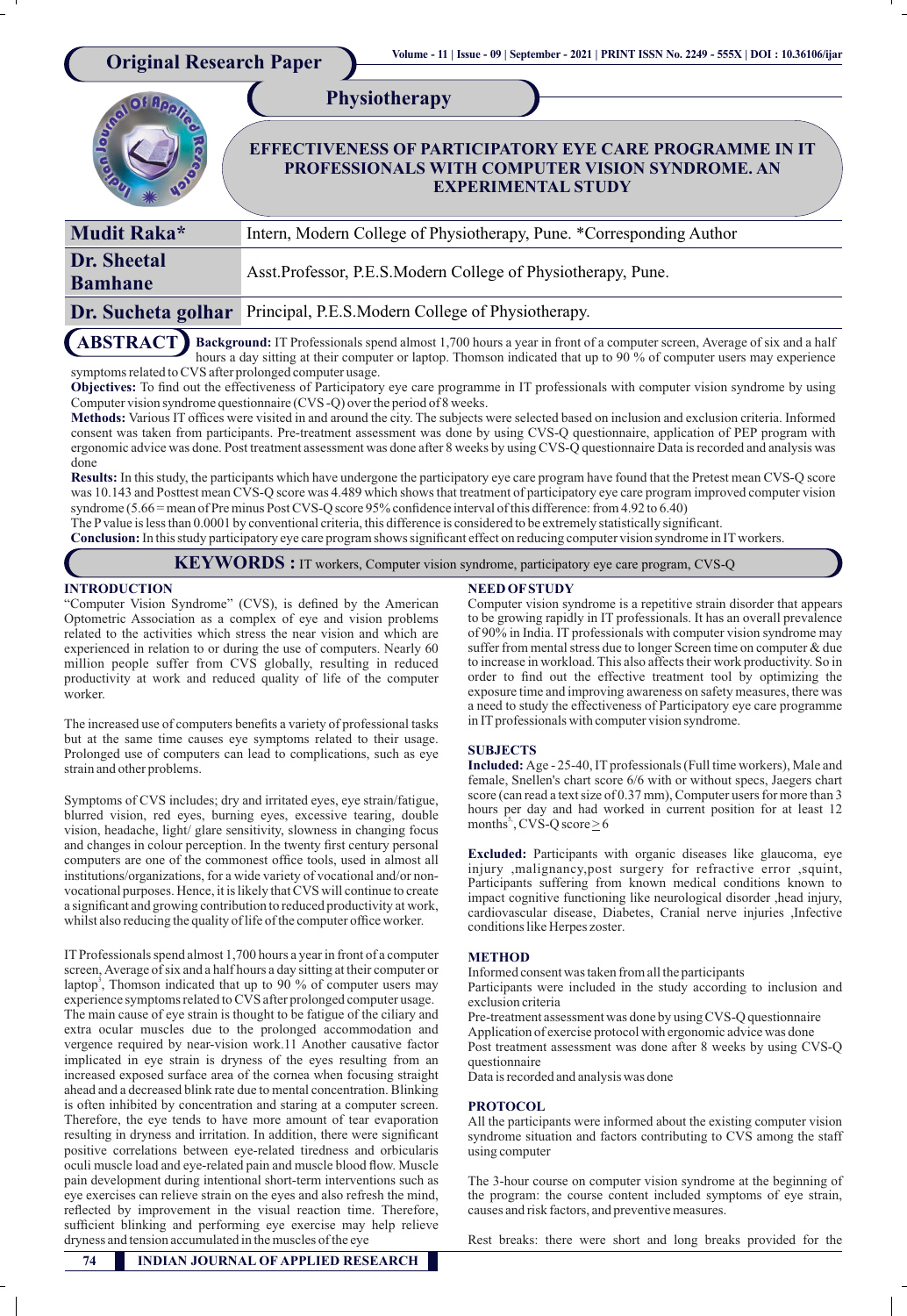participants. A total of 30-second break every 30 minutes of computer work was provided, giving the participants a brief period to relax their eyes, stretch their body, and adjust their posture. During 15 minutes rest break in the morning and the afternoon, the participants would be recommended to do integrated eye–neck exercises and take rest after that. The audiovisual break reminders were set up to warn the participants to take breaks and do integrated eye–neck exercises on schedule as defined in Table 1.A chart will be given to the participant's for maintaining daily exercise program.

The medium for integrated eye–neck exercises was designed on a mouse pad screen printed with instructions of the exercises as shown in Figure 1.

**Ergonomic advice :-** Computer screen should be 15-20 degrees below eye levels (about 4 or 5 inches) as measured from the screen and 20 to 28 inches from the eyes.Chairs should be comfortably padded and conform to the body.Chair height should be adjusted so your feet rest flat on the floor. If your chair has arms, they should be adjusted to provide arm support while you are typing. Your wrists shouldn't rest on the keyboard when typing. position the computer screen properly to avoid glare

Table I Work schedules and rest break times for computer work

| Computer work/rest breaks                                   | Time     |
|-------------------------------------------------------------|----------|
| Start computer work (9:15-12:00 am)                         |          |
| 30-second - rest break                                      | 9.45 am  |
| 15-minute - rest break (with integrated Eye-neck exercises) | 10:15 am |
| 30-second - rest break                                      |          |
| 30-second - rest break                                      | 11:30 am |
| Lunch break                                                 | 12:00 am |
| Back to computer work (1:15-4:30 pm)                        |          |
| 30-second - rest break                                      |          |
| 30-second - rest break                                      |          |
| 15-minute - rest break (with integrated eye-neck exercises) | 2:45 pm  |
| 30-second - rest break                                      | 3:30 pm  |
| 30-second - rest break                                      | 4:00 pm  |
| <b>Finish work</b>                                          |          |







**Figure 2**



# **Figure 3**

## **OUTCOME MEASURE Computer vision syndrome questionnaire**

#### **DATA ANALYSIS**

The data was entered in Excel spread sheet, tabulated and subjected to Statistical Analysis using Graph pad.

The difference between PRE and POST were compared and analyzed using paired 't'-test for all the components.

In the entire study, the  $p$  value  $\leq 0.05$  is considered to be statistically significant.

P value is 0.0001, it is to be considered statistically significant.

### **PRE-POST CVS-Q SCORE**



# **CHART 1**

## **Table 2**

|                                                 | <b>PRE CVS-O</b> | <b>POST CVS-O</b> | <b>DIFFRENCE</b> |  |  |
|-------------------------------------------------|------------------|-------------------|------------------|--|--|
| <b>MEAN</b>                                     | 10.143           | 4.489             | 5.66             |  |  |
| SD                                              | 2.25             | 117               |                  |  |  |
| <b>SEM</b>                                      | 0.38             | 02                |                  |  |  |
| <b>INDIAN JOURNAL OF APPLIED RESEARCH</b><br>75 |                  |                   |                  |  |  |

**Figure 1**